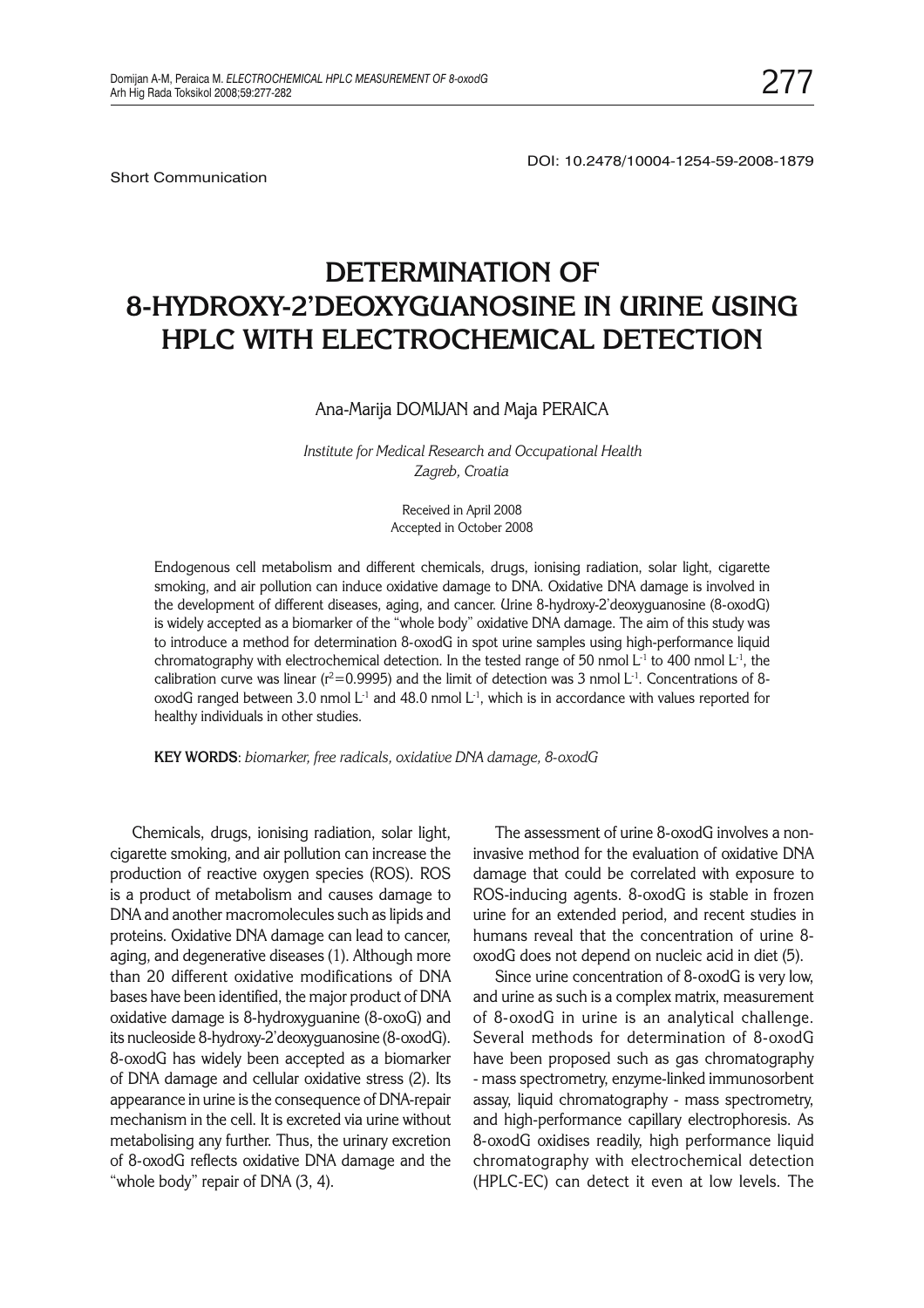electrochemical detection of 8-oxodG has been shown to be three orders of magnitude more sensitive than UV detection (6).

The aim of this study was to develop a reliable HPLC-EC method for determination of 8-oxodG in a complex biological matrix such as urine. For this purpose, we tested different clean-up procedures, different mobile phase compositions, and analytical columns from different suppliers.

# MATERIALS AND METHODS

## *Chemicals*

8-oxodG standard was purchased from Sigma Chemicals (St. Louis, MO, USA). Potassium chloride, acetonitrile, and methanol were from Kemika (Zagreb, Croatia), and potassium dihydrogenphosphate and water were from Merck (Darmstadt, Germany). All chemicals were of *pro analysis* grade. Water, acetonitrile, and methanol used for mobile phase were of HPLC grade. Cartridges (Bond Elut C18, Bond Elut C18 OH and Bond Elut Certify) for solid phase extraction (SPE) were from Varian (Harbour City, CA, USA).

#### *Standard solution preparation*

Stock solution of 8-oxodG was prepared dissolving the 8-oxodG standard in purified water to give a final concentration of 100  $\mu$ mol L<sup>-1</sup>. The concentration of the solution was checked spectrophotometrically at 293 nmol L<sup>-1</sup> using  $\varepsilon_{293}$  10300. The stock solution was aliquoted and stored at -20 °C. Working standards  $[ (50-400)$  nmol L<sup>-1</sup>] were prepared in HPLC-grade water weekly and kept at 4 °C.

#### *Apparatus*

We used a Varian ProStar 210 (Walnut Creek, CA, USA) isocratic pump (with pulse damper) connected to a Varian ProStar 370 electrochemical detector. HPLC separation was performed on the reversephase C18 column 150 min x 4.6 mm with 5  $\mu$ m particle size, obtained from two different manufactures (Asahipak ODP-50 4D, Shodex, Kawasaki, Japan and Microsorb 100-5 BDS, Varian, Harbour City, CA, USA). Chromatographic data were recorded using Varian Star chromatography workstation 5.0 (Walnut Creek, CA, USA) software.

#### *Chromatographic conditions*

The mobile phase consisted of 50 mmol  $L<sup>-1</sup>$  $KH_{2}PO_{4}$ , 2 mmol L<sup>-1</sup> KCl, and 2.5 % of acetonitrile and 1 % of methanol (pH 4.45). Before use, mobile phase was filtered through a 0.22  $\mu$ m cellulose acetate filter and degassed in ultrasonic bath for 30 minutes. Elution was in isocratic mode at the flow rate of 0.5 mL min<sup>-1</sup>, and 20  $\mu$ L of standard or sample was injected to the HPLC analytical column.



**Figure 1** *Hydrodynamic voltammogram of 8-oxodG obtained by running the same standard (1 µmol L-1) at different working electrode potentials (mobile phase: 50 mmol L-1 KH2 PO4 , 2 mmol L-1 KCl, 2.5 % acetonitrile and 1 % methanol, pH 4.45; flow rate: 0.5 mL min-1; injection volume: 20 µL).*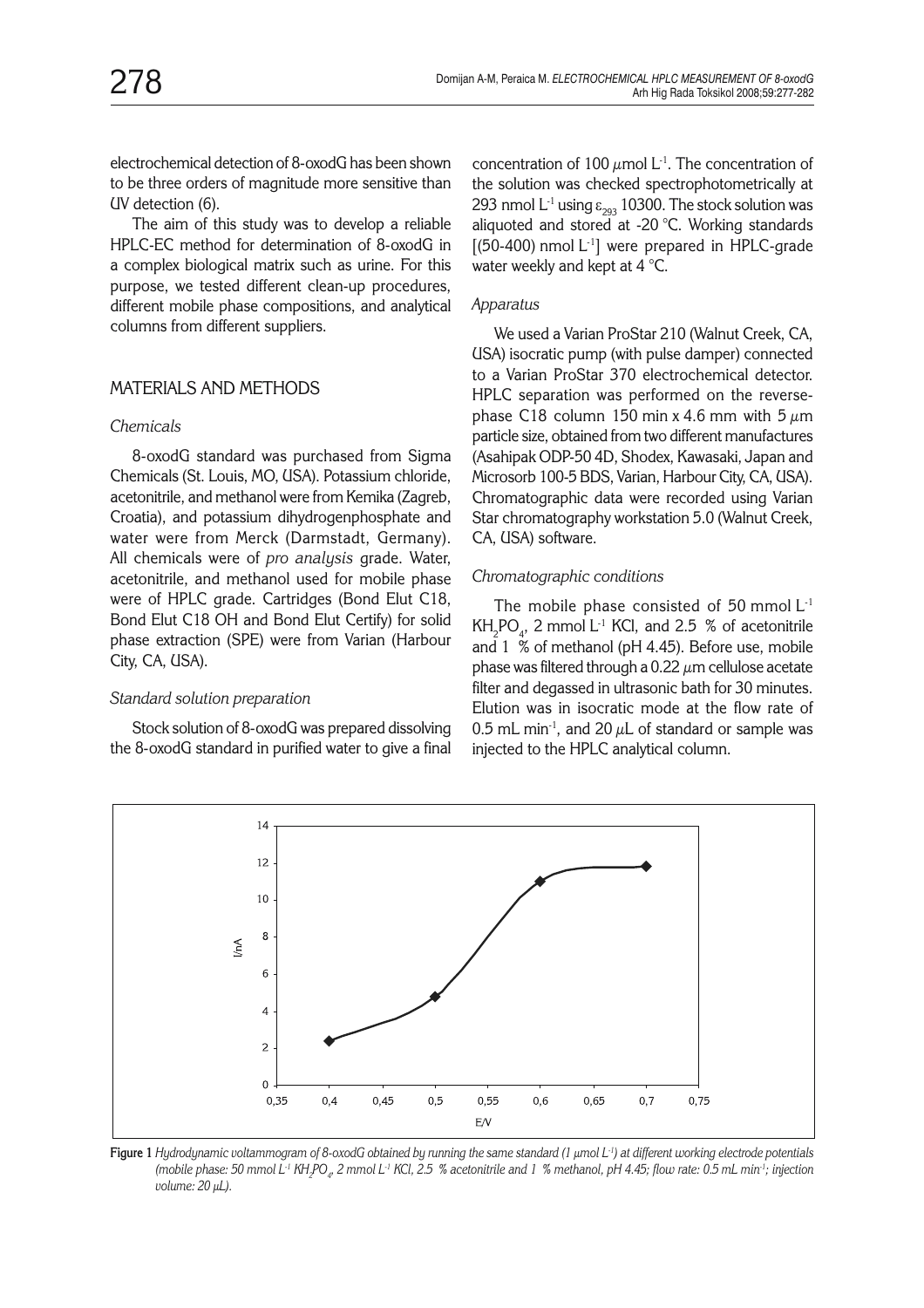## *Electrochemical conditions*

The electrochemical flow cell has a three-electrode configuration: a glassy carbon working electrode, an *in situ* Ag/AgCl reference electrode (ISAAC), and a stainless steel auxiliary electrode. The ISAAC reference electrode needs less potential than the salt bridge Ag/AgCl electrode, but requires mobile phase that contains 2 mmol  $L<sup>-1</sup>$  KCl. The cell potential was set at  $+0.6$  V. The analytical column and flow cell were kept in a Faraday-shielded oven compartment, and the temperature was set at 30 °C.

#### *Sample preparation*

Morning spot urine samples were obtained randomly from apparently healthy individuals (N=6). Different urine clean-up procedures on different cartridges were tested (2, 6-8).

Bond Elut C18 cartridges were used following the procedure of Samcova et al. (6) and Rebelo et al. (2). Following the first procedure, cartridges were preconditioned with 5 mL methanol, followed by 5 mL water. Two millilitres of the supernatant of centrifuged urine (1500 g, 10 min.), one sample spiked with known concentration of 8-oxodG aqueous standard and one not, were applied to the cartridge under no excess of vacuum. The cartridge was then washed with 3 mL of 6 % methanol and 6 mL of water. 8-oxodG was eluted from the cartridge with 10 % acetonitrile. The eluted sample was evaporated to dryness under a stream of  $\text{N}_2$ . Before injection to the HPLC, the sample was dissolved in 0.5 mL water. The same

type of cartridges was used following the procedure of Rebelo et al. (2). Cartridges were preconditioned with 6 mL of methanol, followed by 3 mL of water and 6 mL of phosphate buffer (50 mmol  $L^{-1}$ , pH 6.1). Three millilitres of the supernatant of centrifuged urine (one sample spiked with known concentration of 8-oxodG and one not), prepared as described above, were applied to the cartridges. Cartridges were washed with 3 mL of phosphate buffer (50 mmol L-<sup>1</sup>, pH 6.1). 8-oxodG was eluted with 3 mL of 20  $%$ methanol in phosphate buffer (50 mmol  $L<sup>-1</sup>$ , pH 6.1). Aliquots of the eluted solution were directly injected to the HPLC.

The next clean-up procedure was performed on Bond Elut C18 OH cartridges preconditioned with 10 mL methanol, followed by 10 mL of water (7). Urine samples were acidified (pH 4-5) and centrifuged as in previous procedures, and 2 mL of the supernatant of urine (one sample spiked with known 8-oxodG concentration and one not) were applied to cartridges. The cartridges were washed with 5 mL of water and 8-oxodG was eluted with 2 mL 30 % methanol. Before injection to HPLC eluted sample was evaporated to dryness and dissolved in 0.5 mL of water.

The third type of cartridges, Bond Elute Certify, was tested for the clean-up of urine sample according to the Spinosa de Martinis and Pires Bicanchi method (8) with some modifications. The cartridges were preconditioned with 10 mL methanol, 5 mL water, and 10 mL phosphate buffer  $(0.1 \text{ mmol L}^{-1}, \text{pH } 6.0)$ . An aliquot of 2.0 mL of urine (one sample spiked



**Figure 2** *HPLC-EC chromatogram of a standard of 200 nmol L-1 8-oxodG (mobile phase: 50 mmol L-1 KH2 PO4 , 2 mmol L-1 KCl, 2.5 % acetonitrile and 1 % methanol, pH 4.45; flow rate: 0.5 mL min-1; injection volume: 20 µL).*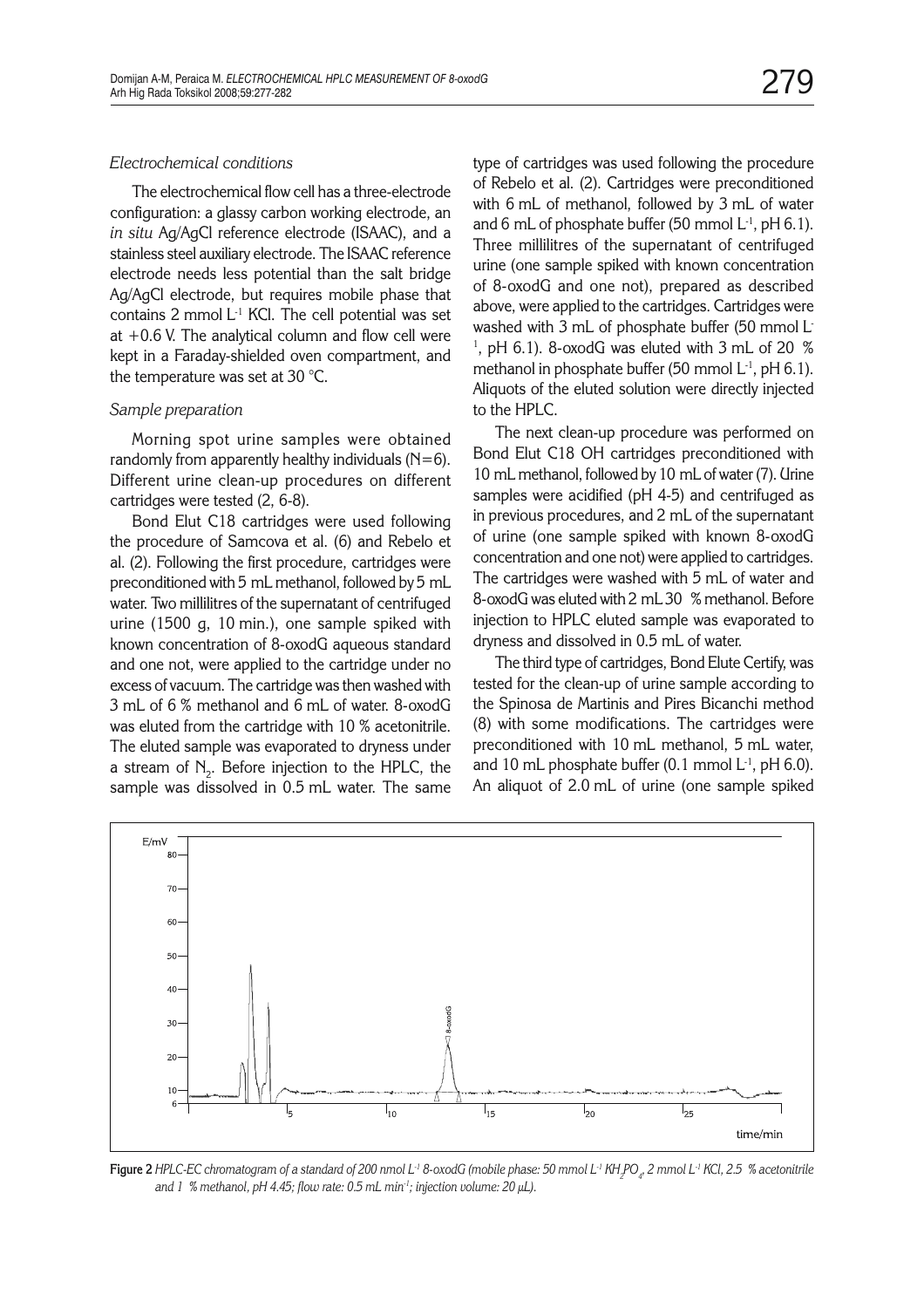with known 8-oxodG concentration and one not) was applied to the cartridge. The cartridge was washed with 3 mL water and dried under full vacuum for 10 min. 8-oxodG was eluted with 1 mL phosphate buffer  $(0.1 \text{ mmol L}^{-1}, \text{ pH } 6.0)$ . The elute was evaporated to dryness, and after dissolving in 0.5 mL of water, injected to the HPLC.

Urine 8-oxodG was quantified by measuring peakareas on the linear regression curve for aqueous standard solutions (50 nmol  $L^{-1}$ , 100 nmol  $L^{-1}$ , 200 nmol  $L^{-1}$ , and 400 nmol  $L^{-1}$ ).

# RESULTS AND DISCUSSION

Literature is not conclusive about the importance of the pH of the mobile phase in 8-oxodG measurement. Most authors used acidic mobile phase (pH=3.5) (6, 9), while other reported that the tested pH range of 4.5-7 was not relevant for the retention time of 8-oxodG on the analytical column (C18) (2). We found that there was no difference in the retention time and in recovery (peak size) of 8-oxodG when we used mobile phases of either pH 4.45 or 3.5. Experimental values for 8-oxodG pK are scarce, but some results indicating that 8-oxodG is neutral below pH 8 may explain the independence of the retention time and recovery from the pH of the mobile phase. Although pH does not affect the retention time and peak size of 8-oxodG, methanol (the organic part of the mobile phase) shifts the retention time of the peak. An increase in methanol content also lowers the background current.

The best results were obtained with a mobile phase that consisted of 50 mmol  $\mathsf{L}^{\text{-}1}$  KH $_{2}$ PO $_{4}$ , 2 mmol  $\mathsf{L}^{\text{-}1}$ KCl, 2.5 % acetonitrile, and 1 % methanol, with final pH of 4.45. The flow rate was adjusted according literature data to  $0.5$  mL min<sup>-1</sup>.

To analyse urine 8-oxodG, we used the reversephase mode. As nucleotides are often too hydrophilic to be separated with standard (silica-based) C18 ODS columns, nucleosides are detected instead (10). We tested two C18 reverse-phase analytical columns from different suppliers. Asahipak ODP-50 4D column has a low–polarity, polymer-based packing material with octadecyl groups. With this column, separation was low and peaks tailed. Microsorb 100-5 BDS column is declared to minimise tailing for small charged molecules. Because of ionic interactions between charged compounds and charged silanols at the surface of the silica on a C18 column, the peaks of charged compounds are tailed. With this column the separation of the peaks was better.

Higher potential enhances electrochemical reaction and increases the analyte's signal, that is, sensitivity is greater, but so is interference. The choice of the working potential is a compromise between sensitivity, selectivity, and reproducibility. In order to find the optimal working potential for 8-oxodG, we made a hydrodynamic voltammogram (known as the I-E curve), which describes the currentvoltage relationship. We established the I-E curve by running several chromatograms of the same 8 oxodG concentration (1  $\mu$ mol L<sup>-1</sup>) at different working potentials  $(E=+0.4 V$  to  $+0.7 V$ ) (Figure 1). The optimal working potential was +0.6 V.

On the Microsorb 100-5 BDS column and mobile phase containing 50 mmol  $\mathsf{L}^\text{-1}$  KH<sub>2</sub>PO<sub>4</sub>, 2 mmol  $\mathsf{L}^\text{-1}$ KCl, 2.5 % acetonitrile, and 1 % methanol, with the flow rate of 0.5 mL min-1, the retention time of 8-oxodG was around 13 minutes (Figure 2). The calibration curve for calculating 8-oxodG concentrations was prepared from working standards in the concentration range from 50 nmol  $L<sup>-1</sup>$  to 400 nmol  $L^{-1}$ . The curve was linear ( $r^2$ =0.9995), and the curve slope was  $y=0.03x\pm1.76$ . The limit of detection calculated by taking the average noise signal and adding three standard deviations of noise was 3 nmol  $L^{-1}$ . Reproducibility (day-to-day precision) was below 5 % R.S.D.

Most common cartridges used for urine clean-up are the hydrophobic, silica-based C18 cartridges, because they retain most organic analytes from aqueous matrices. In our study, three different cartridges for urine clean-up were tested.

Two different clean-up procedures on Bond Elut C18 (2, 6) did not sufficiently purify the sample for HPLC analysis, and some other compounds were co-eluted at the retention time of 8-oxodG. The third clean-up procedure was tested using the nonendcapped version of the C18 cartridge, that is, C18 OH (7). The results were similar even though producers declare that the non-endcapped version of the octadecyl-bonded phases is more active in the retention of the basic compounds and that the 150A intermediate pore size is good for intermediate-weight compounds. The third cartridge was an endcapped C8 column, which is usually used to desalt aqueous matrices for the analysis of small to intermediate molecules, but which we used to clean urine samples. A modified method of Spinosa de Martinis and Pires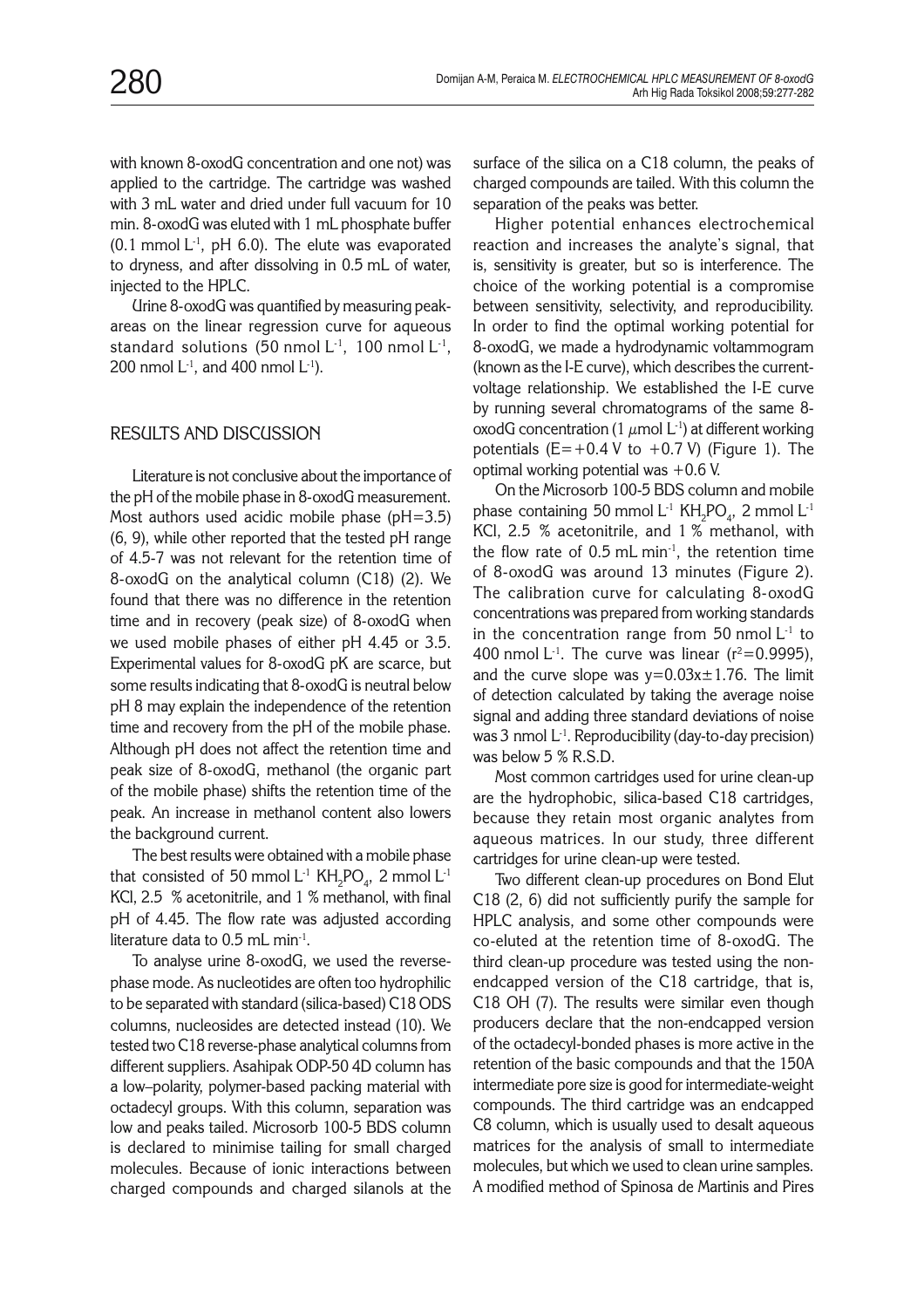Bianchi for cleaning urine gave the best separation of peaks (8).

In our study, the calculated 8-oxodG concentrations in spot urine samples  $(N=6)$  collected from healthy individuals ranged between 3.0 nmol L-1 and 48.0 nmol  $L^{-1}$ . Our results support another study reporting a range between 2.4 nmol  $L<sup>-1</sup>$  and 93.3 nmol  $L<sup>-1</sup>$  in urine of 60 healthy non-smokers (9). In most studies, using various methods, the reported values of 8-oxodG concentrations in urine were below 30 nmol  $L<sup>1</sup>$  (corresponding to 10 ng mg<sup>-1</sup> of creatinine) (2).

Despite analytical difficulties associated with the clean-up, urine 8-oxodG measurement has the following advantages over the measurement of oxidative DNA damage in tissue: it is a non-invasive method, 8-oxodG is not artificially produced during isolation of DNA, and it is stable during urine storage and assay. The measurement of DNA base products excreted into the urine reflects well oxidative DNA damage in the whole organism.

# *Acknowledgments*

This study received financial support from the Ministry of Science, Education, and Sports of the Republic of Croatia (Grant No. 0022-0222148- 2142).

# **REFERENCES**

1. Halliwell B. Why and how should we measure oxidative DNA damage in nutritional studies? How far we come? Am J Clin Nutr 2000;72:1082-7.

- 2. Rebelo IA, Piedade JAP, Oliveira-Brett AM. Development of an HPLC method with electrochemical detection of femtomoles of 8-oxo-7,8-dihydroguanine and 8-oxo-7,8-dihydro-2'deoxyguanosine in the presence of uric acid. Talanta 2004;63:323-31.
- 3. Wu LL. Chiou C-C, Chang P-Y, Wu JT. Urinary 8-OHdG: a marker of oxidative stress to DNA and a risk factor for cancer, atherosclerosis and diabetics. Clin Chim Acta 2004;339:1-9.
- 4. Loft S, Poulsen HE. Estimation of oxidative DNA damage in man from urinary excretion of repair products. Acta Biochim Pol 1998;45:133-44.
- 5. Olinski R, Gackowski D, Foksinski M, Rozalski R, Roszkowski K, Jaruga R. Oxidative DNA damage: assessment of the role in carcinogenesis, stherosclerosis, and aquired immunodeficiency syndrome. Free Radic Biol Med 2002;33:192-200.
- 6. Samcova E, Marhol P, Opekar F, Langmaier J. Determination of urinary 8-hydroxy-2-deoxyguanosine in obese patients by HPLC with electrochemical detection. Anal Chim Acta 2004;516:107-10.
- 7. Xu GW, Yao QH, Weng QF, Su BL, Zhang X, Xiong JH. Study of urinary 8-hydroxydeoxyguanosine as a biomarker of oxidative DNA damage in diabetic nephropathy patients. J Pharm Biomed Anal 2004;36:101-4.
- 8. Spinosa de Martinis B, Pires Bianchi ml. Methodology for urinary 8-hydroxy-2'-deoxyguanosine analysis by HPLC with electrochemical detection. Pharmacol Res 2002;46:129-31.
- 9. Germadnik D, Pilger A, Rüdiger HW. Assay for the determination of urinary 8-hydroxy-2'-deoxyguanosine by high-performance liquid chromatography with electrochemical detection. J Chromatogr B 1997;689:399-403.
- 10. Esaka Y, Inagaki S, Goto M. Separation procedures capable of revealing DNA adducts. J Chromatogr B 2003;797:321-9.